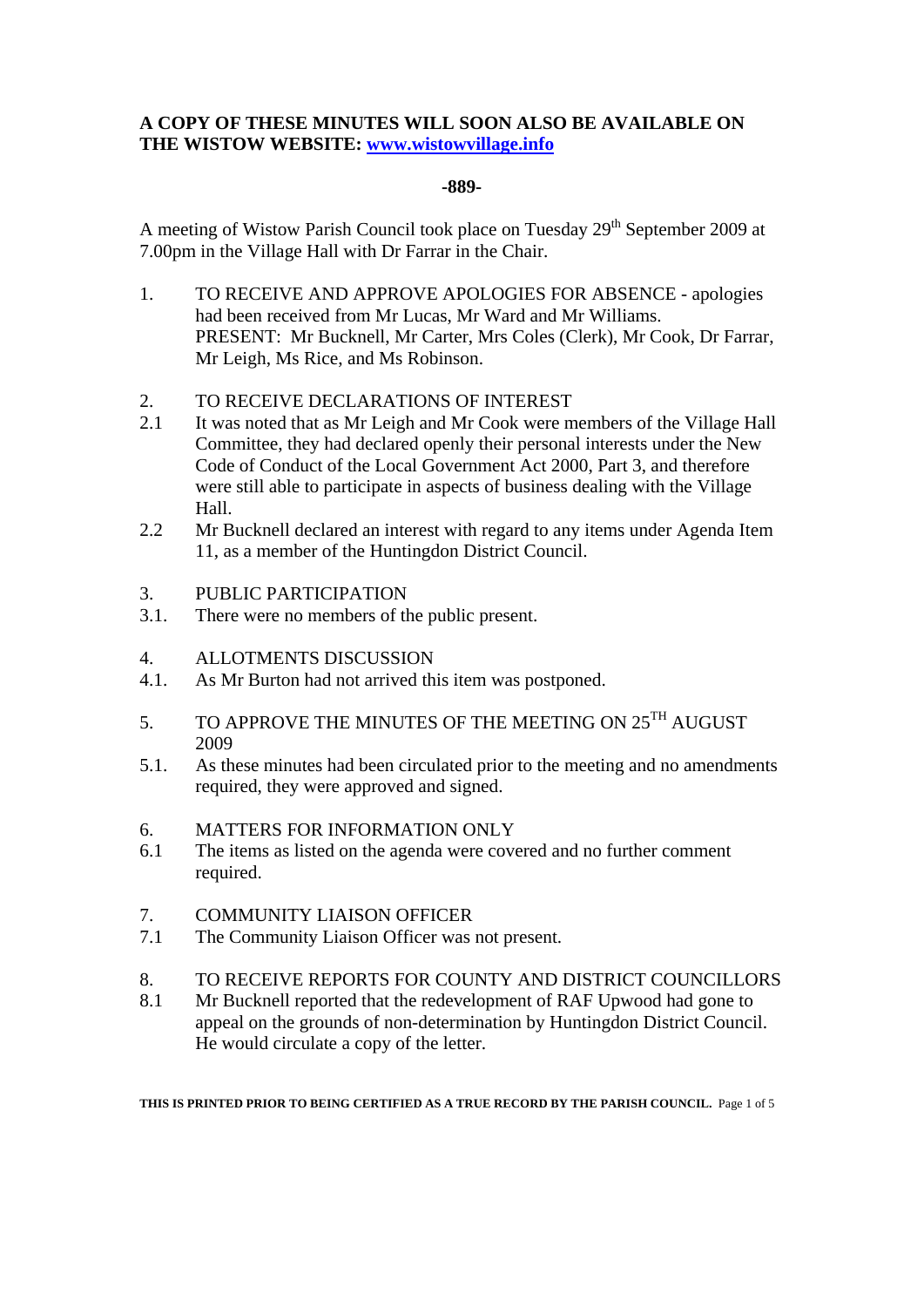### 9. FINANCE

a) to approve the financial statement

9.1. As this had been circulated to Councillors present prior to the meeting, and there had been no further comments, it was unanimously confirmed as being a true record.

| b) to approve payments of outstanding amounts        |         |
|------------------------------------------------------|---------|
| Lee Gray $-$ grass cutting                           | £165.02 |
| Mrs P Coles September salary (rates as per minute    |         |
| 13 of the meeting dated 28 <sup>th</sup> April 2009) | £250.62 |
| Ray Burton Services - repairs at playground          | £130.00 |
| Zen Internet website renewal fee                     | £ 66.55 |
| Cambridge Water, cemetery stand pipe                 | £ 17.57 |

9.2 The payments listed were formally approved at this meeting and the cheques duly signed.

c) to review cash flow and resolve anticipated issues

- 9.3. No issues anticipated.
	- d) Precept discussion following Budget Meeting
- 9.4 A preliminary budget was presented to Council and it was agreed that the figures would be considered and a further discussion next month. Precept request has to be submitted in December.
- 10. CORRESPONDENCE
- 10.1 From the list of correspondence circulated with the agenda the following were discussed:
- 10.2 East of England Plan 2011-2031. 20-30,000 homes would be needed in Huntingdonshire during this time.
- 10.3 Changes to Parish Boundaries Part of Wistow Fen had been reallocated to Warboys.
- 10.4 Victim Support request for a donation. A donation of £50 was proposed, seconded and approved by a majority. It was suggested that a small number of charities should be agreed to receive a donation and Mr Carter would propose of list of charities for consideration by Council.
- 11. TO CONSIDER ANY PLANNING APPLICATIONS RECEIVED
- 11.1. None received

## 12. INSURANCE RENEWAL –  $1<sup>ST</sup>$  OCTOBER 2009

12.1 Two options for insurance had been circulated to Councillors prior to the meeting and on the basis that Came & Co underwritten by Aviva provided improved cover at a more competitive rate it was proposed, seconded and unanimously agreed to accept their quotation and opt for the 3 year loyalty discount. *The Clerk would make the necessary arrangements*.

**THIS IS PRINTED PRIOR TO BEING CERTIFIED AS A TRUE RECORD BY THE PARISH COUNCIL.** Page 2 of 5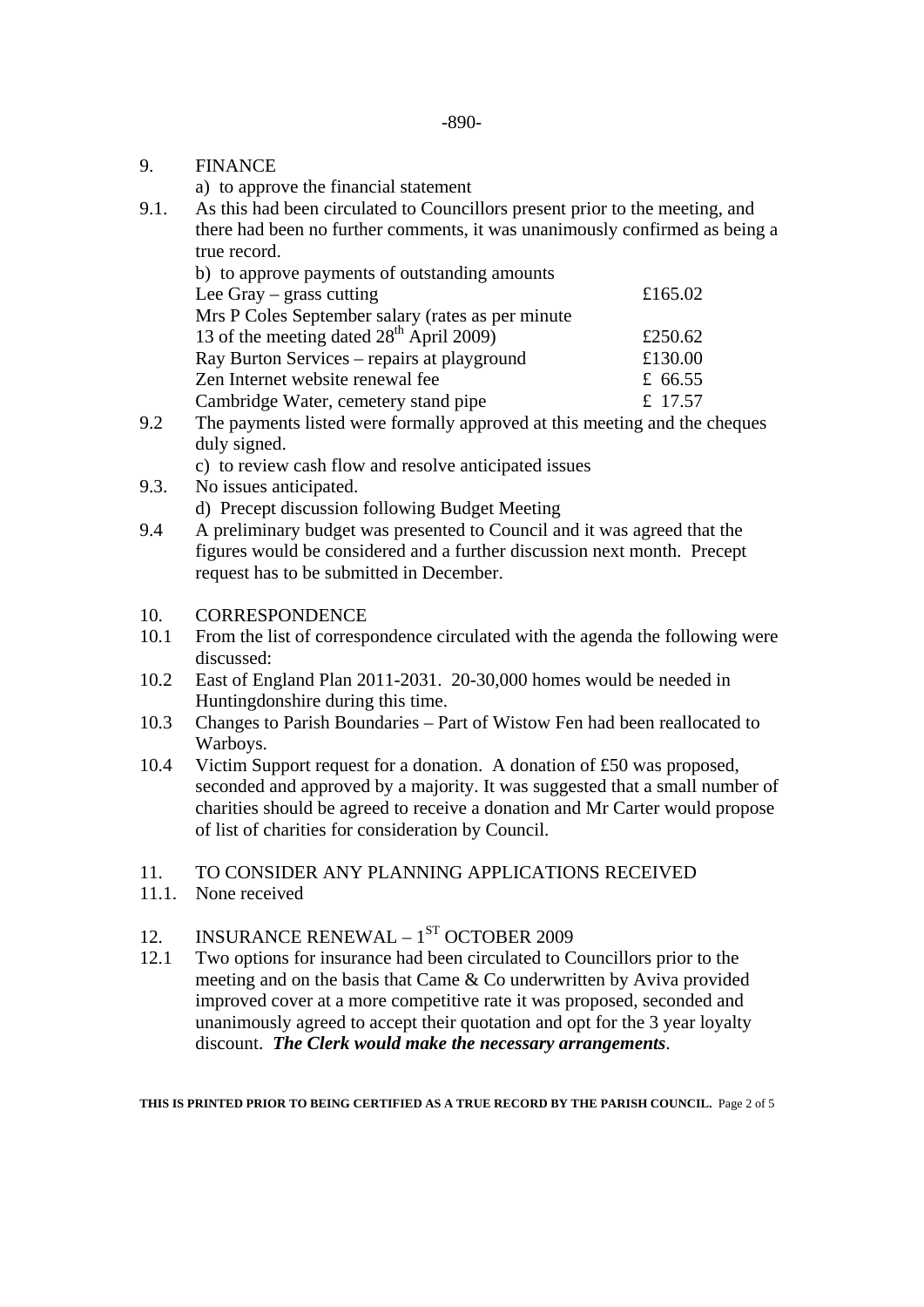13. PARISH PLAN ACTION PLAN – working parties feedback and updates: a) Traffic and road issues – The Jointly Funded Minor Improvements Grant application had not been successful but it had been suggested that the work could be undertaken whilst contractors were on site at the bridge, thereby much reducing costs. The Clerk had written to Mr McGee at CCC to ask for approximate costs and was awaiting a response.

 The Raveley Road had been resurfaced and had been the subject of many complaints as the new surface resembled rumble strips. *The Clerk would contact CCC.* 

 b) Litter – Ms Robinson – the Clerk reported that she had received a complaint from the grass contractor regarding the level of litter left in the playing field during the summer holidays. *This would be monitored with risk assessment rota and litter collection reviewed.* 

c) Countryside – Mr Cook – There had been complaints regarding ploughed footpaths in the village. The Enforcement Officer had visited and the footpaths had now been reinstated. *Mr Cook was going to reinstate the way markers as soon as the ground allowed*. Mr Cook is still in conversation with CCC to open up old rights of way and he has suggested a meeting with a representative of CCC. *Mr Cook and Mr Carter will arrange a meeting in the village hall for anyone interested to attend*.

d) Leisure facilities – Dr Farrar and Mr Williams – the Play funding grant is progressing, a deed of covenant is required from HDC and is being chased. Following consultation at the Cricket Match, there is now a preferred option and a meeting on  $6<sup>th</sup>$  October will finalise the second part of the application. It was resolved at the meeting that the working party made up of Dr Farrar, Mr Williams, Mr Leigh, Mr Carter and Mr Bucknell have the approval of the Council to proceed with the project and action the proposals if the application for the grant is successful.

The Clerk reported that a new seat for the see saw would cost £42 plus £11.50 carriage plus VAT. *It was agreed to replace both seats.* Mr Elmore has the paint for the see saw and *Mr Cook would check on his risk assessment visit to see if painting was required.* 

The risk assessment visit was discussed and if it should include sweeping the matting and weeding and raking the aerial runway bark should be included. It was felt that this should be a job for the handyman and this could be organised as a regular thing for the new season.

e) Village Hall – Mr Cook and Mr Leigh – Two dates had been set to display the proposed plans for the Hall. Ms Rice queried fire precautions as this was a condition of holding the Youth Club in the Hall. No information regarding this was available.

14. a) Grants – Mr Bucknell. The Wind farm Grant Committee would meet the following day.

**THIS IS PRINTED PRIOR TO BEING CERTIFIED AS A TRUE RECORD BY THE PARISH COUNCIL.** Page 3 of 5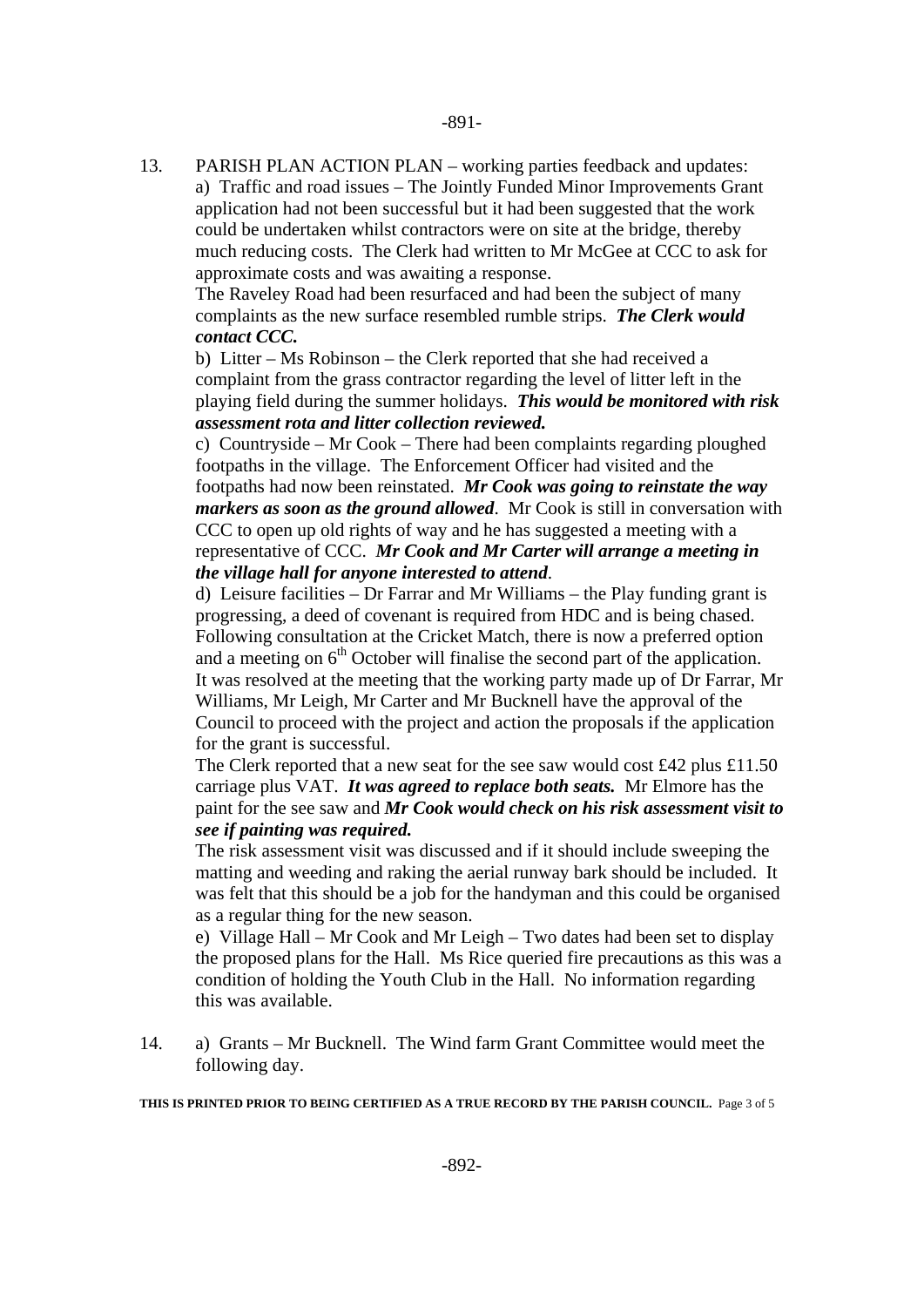b) Wistow Bridge – Mr Leigh and Clerk. Work still due to start at the beginning of November. Mr McGee will let us have costs for Mill Road work as soon as possible. c) Allotments – Mr Peter Burton had not arrived at the meeting and the following actions were agreed: - *obtain extract from land registry – Clerk* (cost of application up to £15 agreed by Council)

- *draft letter to Mr Burton – Dr Farrar and Clerk*

- *send out rent invoices Clerk*
- 15. ITEMS FOR WISTOW WARBLER AND WEBSITE,
- 15.1. Nothing to report.
- 16. MONTHLY AUDIT NOMINEE FOR NEXT MEETING
- 16.1. Mr Leigh agreed to carry out the monthly audit in October.
- 17. MATTERS FOR FUTURE CONSIDERATION
- 17.1 None
- 18. DATE OF NEXT MEETING Tuesday  $27<sup>th</sup>$  October 2009 at 7.30 pm in the Village Hall

There being no further business the meeting closed at 8.45 pm.

#### **PLANNING APPLICATIONS RECEIVED FROM JANUARY 2008**

Wistow Parish Council – WPC Huntingdonshire District Council – HDC Not Yet known – NYK

|                       |                                                                  | <b>Approved/Date</b>                                                        |                       |  |
|-----------------------|------------------------------------------------------------------|-----------------------------------------------------------------------------|-----------------------|--|
| <b>App.Number</b>     | <b>Property Address</b>                                          | <b>Purpose</b>                                                              | <b>WPC</b>            |  |
| <b>HDC</b><br>4/1/08  |                                                                  |                                                                             |                       |  |
| $-$ Yes -<br>18/6/08  | 08/00500/FUL Rookes Grove Farm,<br>Mill Road, Wistow             | Erection of 2 dwellings and<br>access road                                  | Yes<br>26/2/08        |  |
| 08/00599/FUL<br>- NYK | Poultry Houses, Shillow Hill, Erection of Agricultural<br>Wistow | dwelling                                                                    | <b>Yes</b><br>25/3/08 |  |
|                       | 008/03478/FUL Threeways, Church Street                           | Add pitched roof to flat<br>extension at rear                               | Yes<br>07/01/09       |  |
| 0900055FUL            | Rectory Farm, Wistow Rd<br><b>Broughton</b>                      | Erection of agricultural No comment<br>building to house free<br>range hens | 24/02/09              |  |

**THIS IS PRINTED PRIOR TO BEING CERTIFIED AS A TRUE RECORD BY THE PARISH COUNCIL.** Page 4 of 5